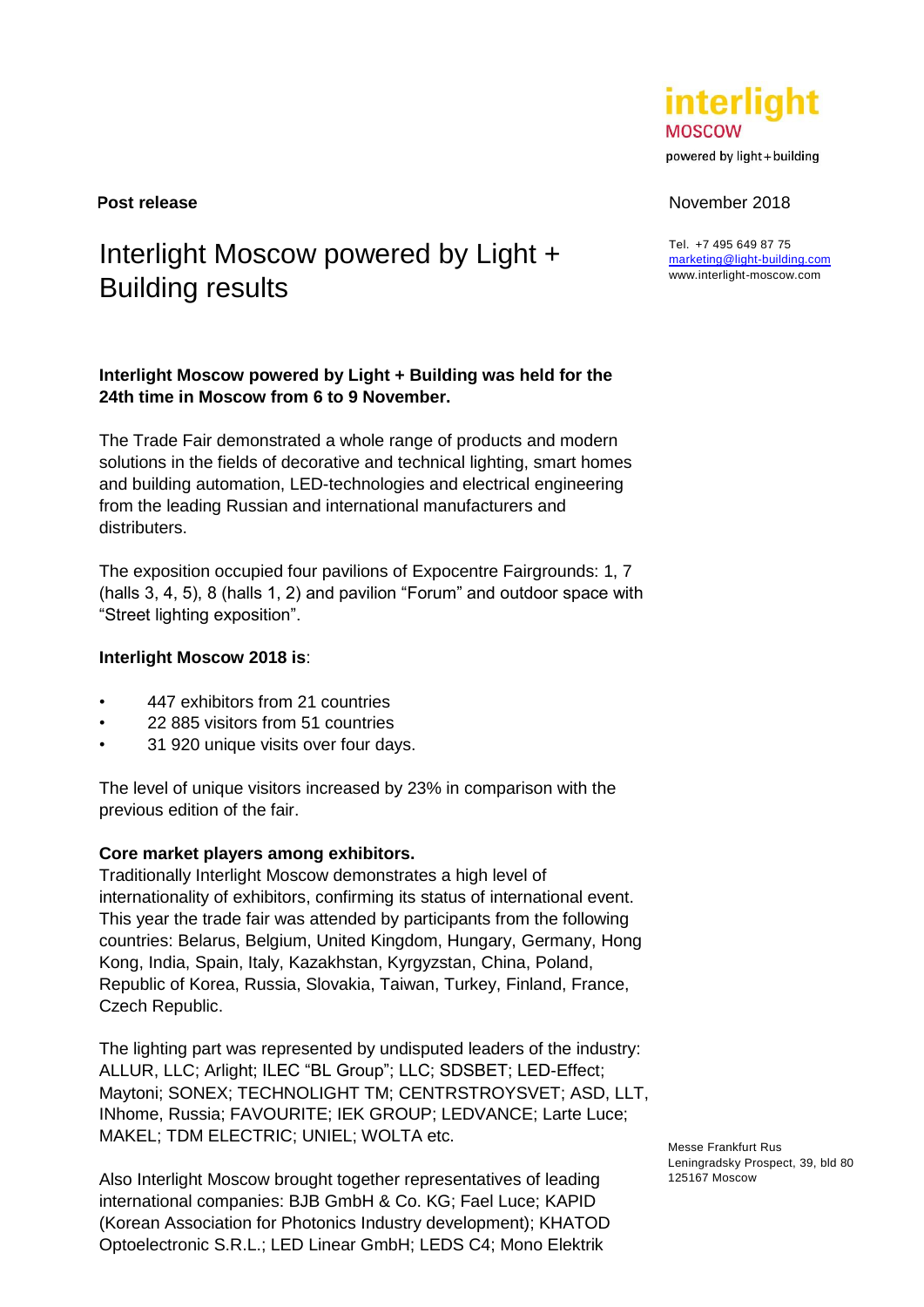Malzemeleri; POLINTER; TP Elektrik Malzemeleri; Vossloh-Schwabe Deutschland Gmbh; ZAMEL Sp.z.o.o. etc.

#### **Fringe programme**

An integral part of Interlight Moscow powered by Light + Building is its comprehensive fringe programme aimed to develop two key areas lighting (Light) and automation (Building).

Over four days visitors also gained theoretical and practical knowledge in open educational venues: Electrical Engineering Academy, Interlight Design Academy and TechTalk Forum.

The best representatives of lighting design and architectural community delivered various lectures in the context of an open educational venue Interlight Design Academy. The annual competition "Russian lighting design" is attracting more and more attention and greater participation of lighting designers. The unique trend-zone "Lighting Cube" became an essential point of the Decorative Lighting Pavilion, demonstrating more than 50 modern trends in lighting design.

The open educational venue "Electrical Engineering Academy" brought together activities dedicated to the topic "Electrical Engineering". A fourday program conducted a series of lectures, seminars and workshops from representatives of companies, implementing large projects. Strategic Partner of the venue is - IEK GROUP.

Intersec Forum Russia launched its activity on the basis of Interlight Moscow powered by Light + Building. Andrey Chibis, Deputy Minister of construction, housing and public utilities of the Russian Federation welcomed Intersec Forum's participants and pointed out: "this platform allows key market players to present their developments and achievements, as well as to share their experience".

For the 12th time LED Forum opened its doors to reveal the prospects for LED-based technologies. Within one of the forum's session frameworks - "Lighting in agricultural sector: hothouses" - was signed a memorandum of cooperation between Panasonic Russia and Moscow Timiryazev Agricultural Academy.

In the context of Interlight Moscow 2018 also were held numerous industry events: Russian Association of Electrotechnical Companies (RAEC) Forum, Scientific Technical Council of Russian Lighting Industry, private meeting of International Commission on Illumination (CIE), Ethical business charter in the lighting market. Additionally the opening of the Аll-Russian youth forum "Smart City" in partnership with National University of Science and Technology NITU "MISiS" took place.

Interlight Moscow is evolving its lighting part and strengthening the section of building automation and security systems while its fringe programme forms the proper theoretical basis.

Moscow,

Page 2 25th anniversary edition of Interlight Moscow will be conducted at traditional venue - IEC Expocentre from 10 to 13 September 2019.